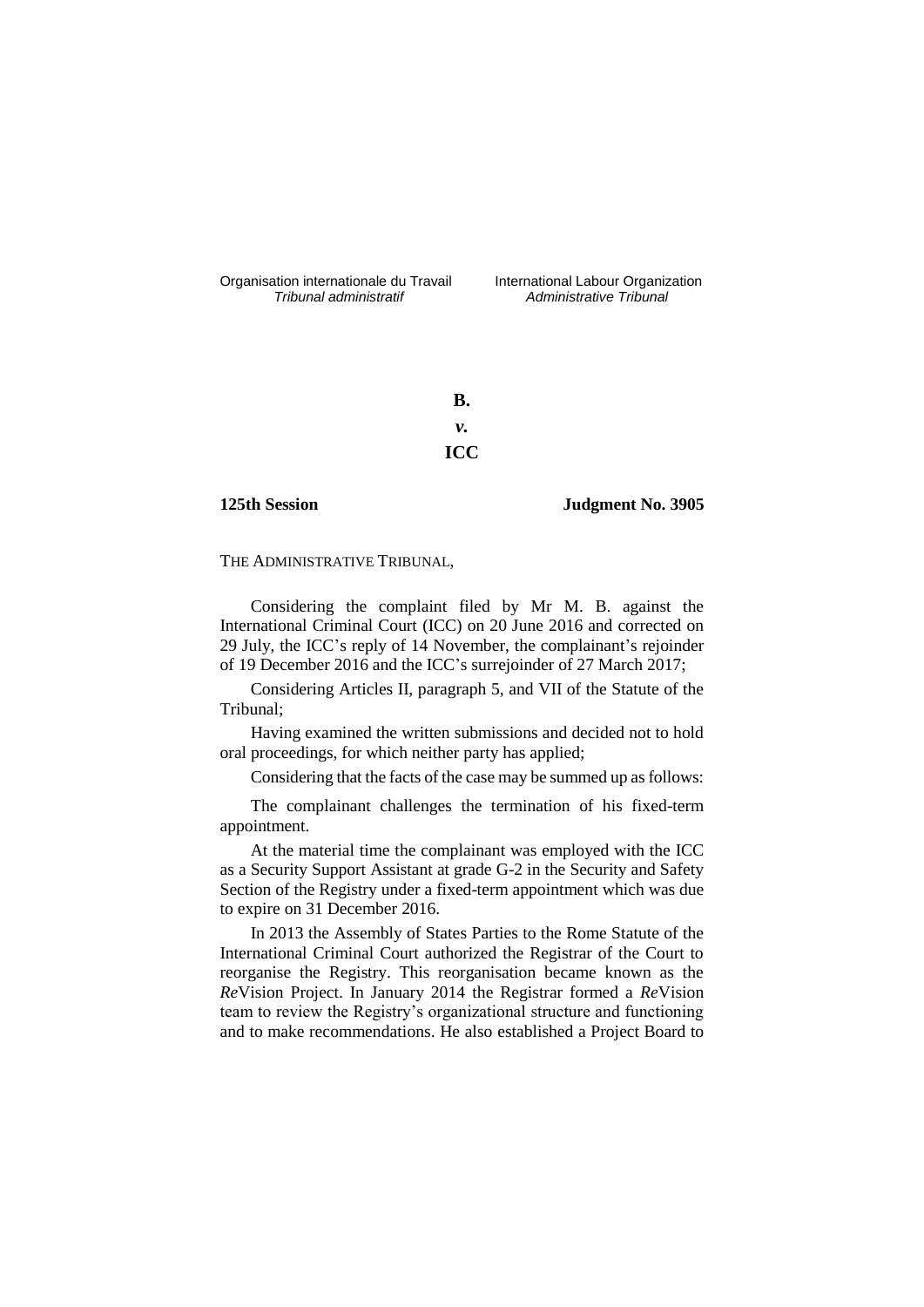oversee the implementation of the *Re*Vision Project. In August 2014 the Registrar issued Information Circular ICC/INF/2014/011 entitled "Principles and Procedures Applicable to Decisions Arising from the *Re*Vision Project" (Principles and Procedures). On 13 June 2015 Information Circular ICC/INF/2014/011 Rev.1 was issued, which revised the Principles and Procedures; the revised version was in force at the material time.

By a letter of 16 June 2015 from the Registrar of the Court the complainant was notified of the decision to abolish his post and he was informed that his fixed-term appointment would terminate as of 14 October 2015. It was explained that the Registry needed a pool of security officers at the G-3 level who could carry out a broader range of functions and who, among other things, would be able to carry a firearm. He was informed that two options were open to him. The first option was to accept an "enhanced agreed separation package", in which case his departure from the ICC would take the form of a separation by mutual agreement with enhanced separation entitlements. Alternatively, he could avail himself of the opportunity to apply as an internal candidate for newly created positions arising as a result of the *Re*Vision Project, in which case his applications would receive priority consideration as provided for in the Principles and Procedures. In addition, a training program had been devised to assist staff members to meet the requirements of the new G-3 level positions. In the event that his applications for the new positions proved unsuccessful, his separation from the ICC would take the form of a termination of contract and he would receive the standard termination indemnity.

The complainant attended the aforementioned training but he did not pass the required firearms test. In an email of 26 August 2015 he was informed by the Chief of the Human Resources Section (HRS) that he had not passed the required training modules, that he did not meet the requirements for the position of Security Officer at the G-3 level and that the deadline for accepting the enhanced agreed separation package had been changed to 28 August.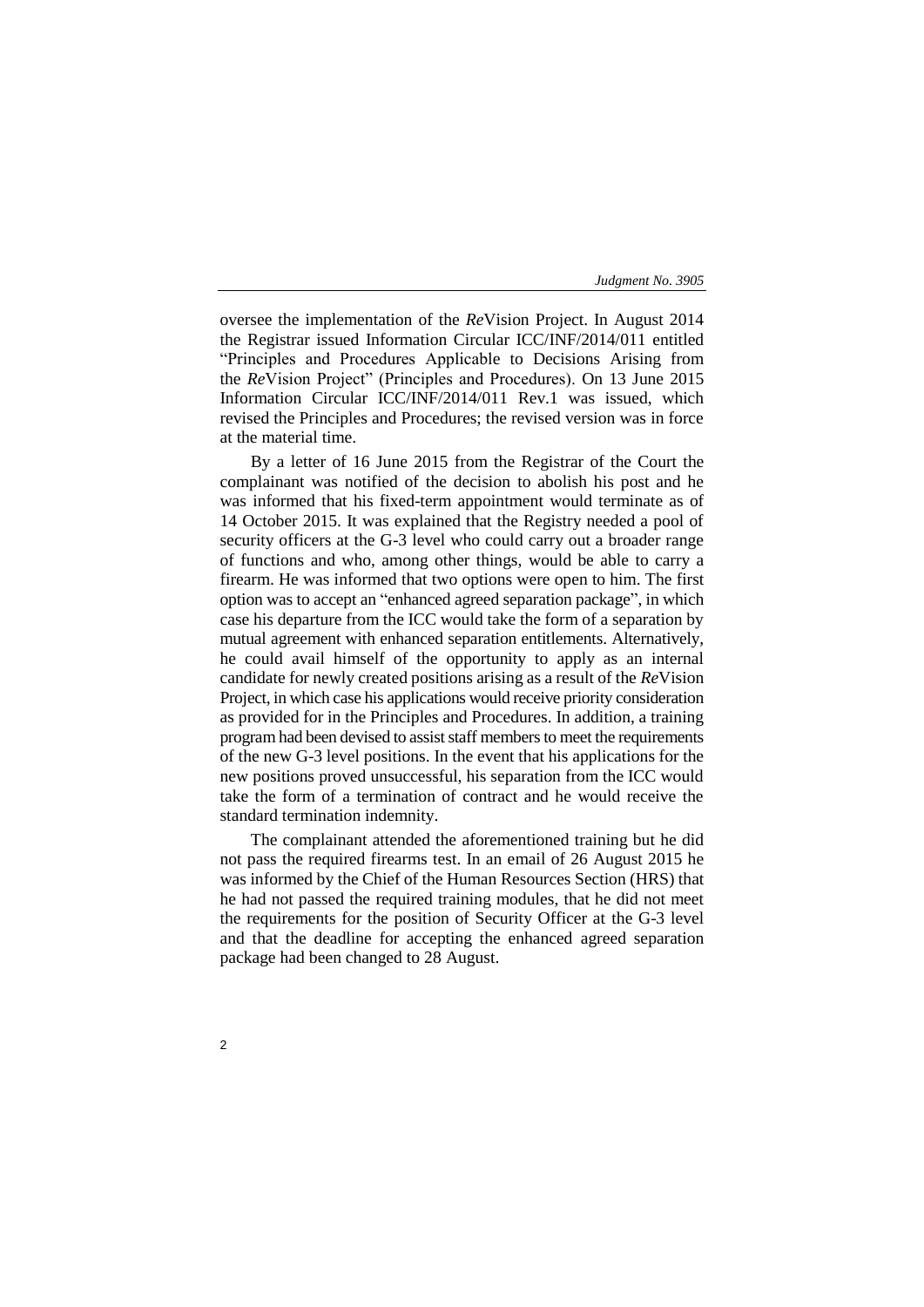On 7 September 2015 the complainant requested a review of the decision of 26 August and he also requested a suspension of action regarding the decision to terminate his appointment. On 9 October the Registrar maintained the decision of 26 August. He stated that the complainant's request, insofar as it challenged the termination of his appointment, was irreceivable *ratione temporis*.

In a report of 14 October 2015 the Appeals Board recommended against suspension of action on the decision to terminate the complainant's appointment on the ground that, as that decision had been notified to him on 16 June, the complainant's application for review was not made within the applicable time limit and thus the case was irreceivable. On 15 October the Registrar denied the complainant's request for suspension of action.

On 6 November 2015 the complainant filed an appeal with the Appeals Board in which he challenged the decision of 26 August 2015. In its report of 22 February 2016 the Appeals Board concluded that the appealable administrative decision regarding the abolition of the complainant's post and the termination of his appointment was the decision of 16 June 2015. As the complainant had not filed a request for review of that decision within the prescribed time limit, his appeal was irreceivable. The Appeals Board recommended that the appeal be dismissed. By a letter of 23 March 2016 the Registrar informed the complainant that he accepted the recommendation of the Appeals Board and rejected the appeal as irreceivable. That is the impugned decision.

The complainant asks the Tribunal to set aside the impugned decision. He seeks reinstatement in his former post for a period of 14 and one half months, representing the period of time that remained under his contract at the time of his separation from service. He requests that during the period of reinstatement the ICC provide him with continuous firearms training under specified conditions and the opportunity to take additional attempts at the firearms test. In the event that he passes the firearms test, he seeks promotion to the position of Security Officer at grade G-3 and the renewal of his appointment for three years. In the alternative, he claims damages for economic loss, including the loss of salary (with post adjustment), medical insurance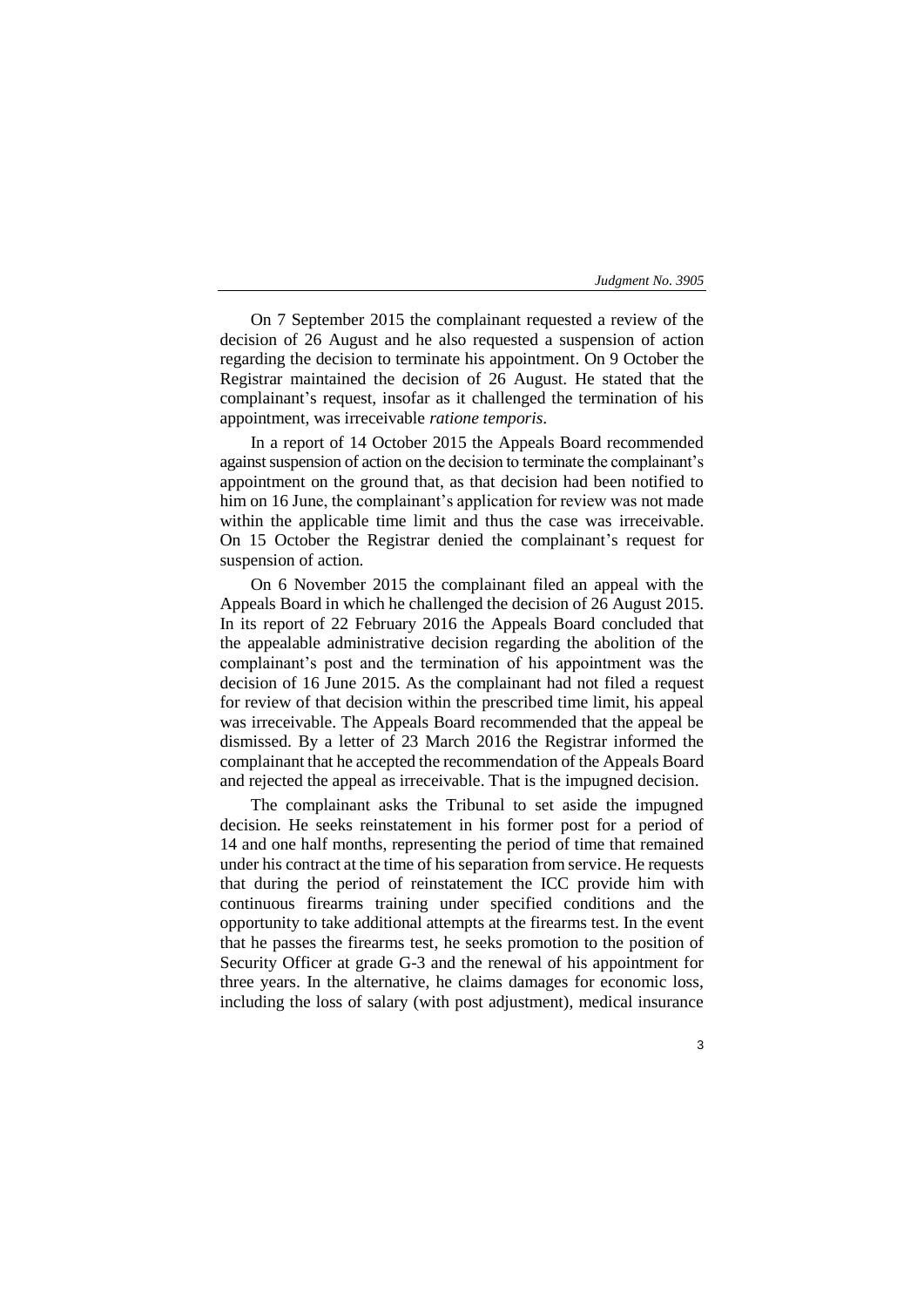subsidy and long-term care subsidy, for the period from 16 October 2015 to 31 December 2016, with interest. In addition to the above claims, he seeks moral and exemplary damages, and costs.

The ICC asks the Tribunal to dismiss the complaint as irreceivable. If the Tribunal finds the complaint receivable, the ICC asks the Tribunal to find that it is without merit and to deny the complainant's requests for relief. In the event that the Tribunal awards compensation for economic loss, the ICC asks that the sum of the termination indemnity paid to the complainant, together with any occupational earnings by the complainant for the period from 16 October 2015 to 31 December 2016, be deducted from such compensation.

# CONSIDERATIONS

1. The present complaint is one of four complaints currently before the Tribunal (the other complaints were filed by Mr A., Mr G. and Ms S.A., respectively) where there is a request for joinder of the complaints and where the complainants each challenge the ICC's decision to terminate her or his appointment. These decisions all stem from the restructuring of the ICC's Registry. On the basis that the material facts and the issues raised in the complaints are essentially the same, the complainant requests and the ICC agrees that the complaints should be joined. However, it is noted that the internal appeals (challenging the termination decisions) in these cases were considered by four differently constituted Appeals Board Panels and resulted in four final decisions. As it is preferable in the circumstances to deal with the complaints individually, the request for joinder is not granted.

2. On 16 June 2015 the Registrar informed the complainant of the decision to abolish his position. In the same letter the complainant was also informed about the termination of his appointment. The notification of the decision to terminate the complainant's appointment in the letter of 16 June is central to the issue of receivability before the Tribunal. At this point, it is only necessary to add that the letter described the options available to the complainant including the offer of a training program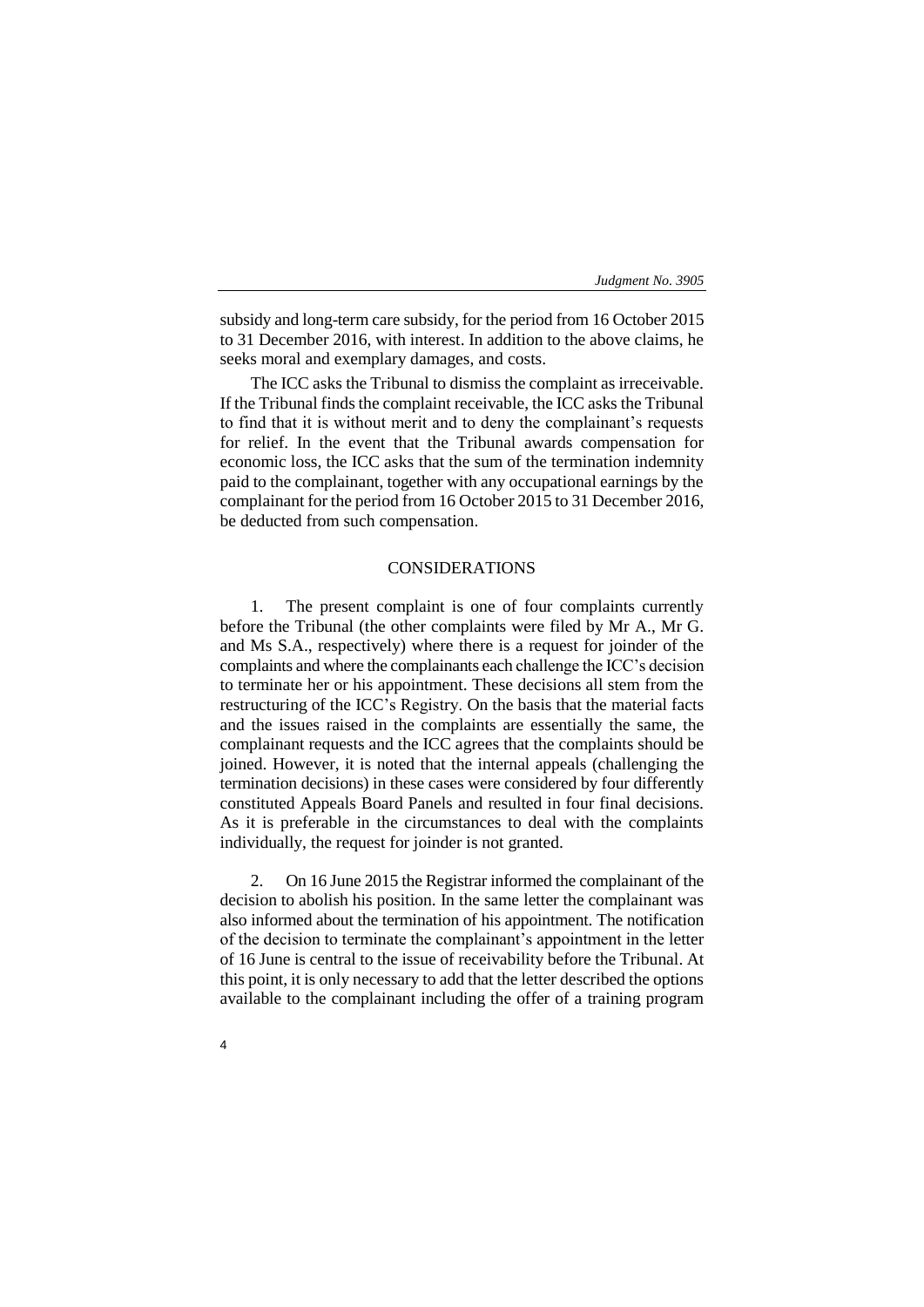to assist the complainant in meeting the requirements of the G-3 level Security Officer positions. The complainant attended the training offered in the letter. In an email of 26 August 2015 the Chief of HRS informed the complainant that he had not passed the training modules and, therefore, he did not meet the requirements of a G-3 level Security Officer position.

3. On 7 September 2015 the complainant filed a request for review of the decision of 26 August 2015 and he sought a suspension of action with respect to the termination of his appointment. The Registrar rejected the request for review as irreceivable for failure to file the request within thirty days of the 16 June 2015 notification of the decision to terminate his appointment and dismissed the suspension of action request. The complainant filed an internal appeal in which he maintained that the challenge to the termination of his appointment was receivable and the decision to terminate his appointment was unlawful. In the internal appeal, on the question of receivability, the complainant took the position, among other things, that having regard to the conditional language in the letter of 16 June together with the offer of the training and the fact that the only notification he received was in the email of 26 August, the email therefore confirmed the termination of his appointment and the time limit started to run from that date.

4. In accordance with Staff Rule 111.3(a) the Appeals Board must first determine whether it is competent to hear the appeal. Staff Rule 111.3(b) provides that "[a]n appeal may not be heard by the Appeals Board until all of the time limits established by staff rule 111.1 have been met or have been waived by the Appeals Board by reason of exceptional circumstances beyond the control of the staff member". In its report of 22 February 2016 the Appeals Board found that the complainant had not filed a request for review within thirty days of the 16 June 2015 notification of the decision as required in Staff Rule 111.1(b); therefore, it could not consider the merits of the appeal and recommended the dismissal of the appeal as irreceivable. On 23 March 2016 the Registrar endorsed the findings and recommendation of the Appeals Board and dismissed the appeal as irreceivable.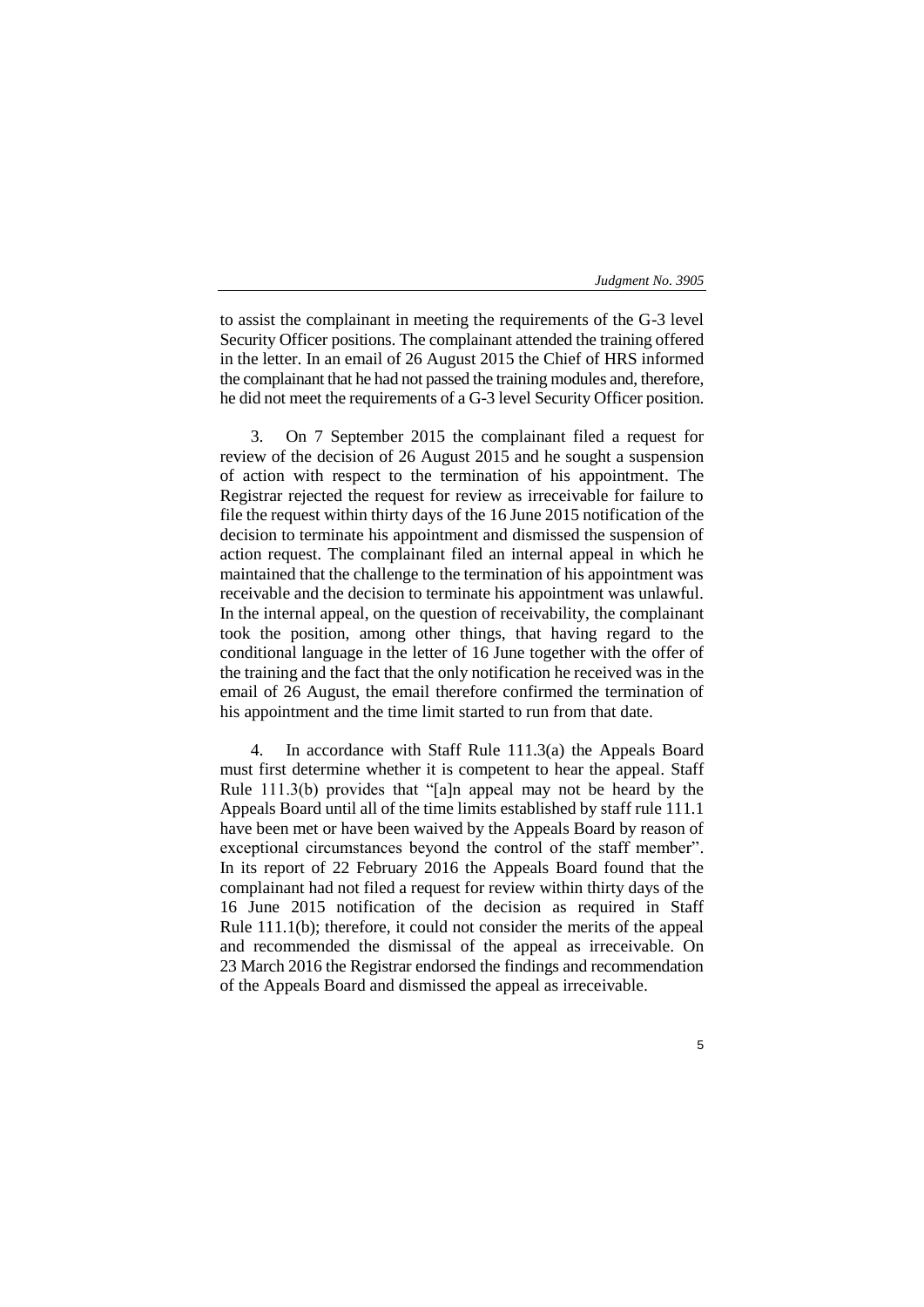5. Pursuant to Article VII, paragraph 1, of the Tribunal's Statute, a complaint is not receivable unless the complainant has exhausted the internal means of redress. This means that a complaint will not be receivable if the underlying internal appeal was irreceivable (see Judgment 3758, under 10). As the Registrar's decision is grounded on the recommendation of the Appeals Board, a consideration of the Appeals Board's findings and conclusions is necessary. Before doing so, given that the question of receivability rests on the Registrar's 16 June letter, it is useful to set out its contents in some detail. In relevant part, it states:

"Pursuant to Staff Regulation 9.1(b)(i), Staff Rule 109.2 relating to abolition of post, and paragraph 9 of the Principles and Procedures Applicable to Decisions Arising from the *Re*Vision Project ICC/INF/2014/001 [sic] ('Principles'), I hereby notify you of my decision as Registrar to abolish your position as Security Support Assistant with the Court. In accordance with paragraph 13 of the Principles a notice period of 120 days is applicable. As such your post will be abolished and your appointment would terminate as of **14 October 2015**." (Original emphasis.)

6. The second paragraph of the letter sets out the reasons for the abolition of the G-2 positions stemming from the restructuring of the Registry. In particular, the letter notes that the existing G-2 role did not have a sufficiently broad range of functions and that a pool of G-3 security officers able to carry out each other's functions was required. This, in turn, required these officers to have a broader range of functions and, in particular, the ability to carry a firearm. At the end of the same paragraph, the letter states:

"As a result of these considerations my decision is that the G-2 role is no longer required, but what is required is a greater number of G-3 positions. As your functions are no longer required, and taking into account the provisions of paragraph 30 of the Principles, your position is abolished. **Please read the passages below carefully so that you are fully aware of your options. If you have any doubts please consult with a member of the HRS taskforce.**" (Original emphasis.)

7. The letter describes the two options available to the complainant: an "enhanced agreed separation package" or priority consideration as an internal candidate for newly created positions arising directly from the *Re*Vision Project. The letter also informed the complainant about a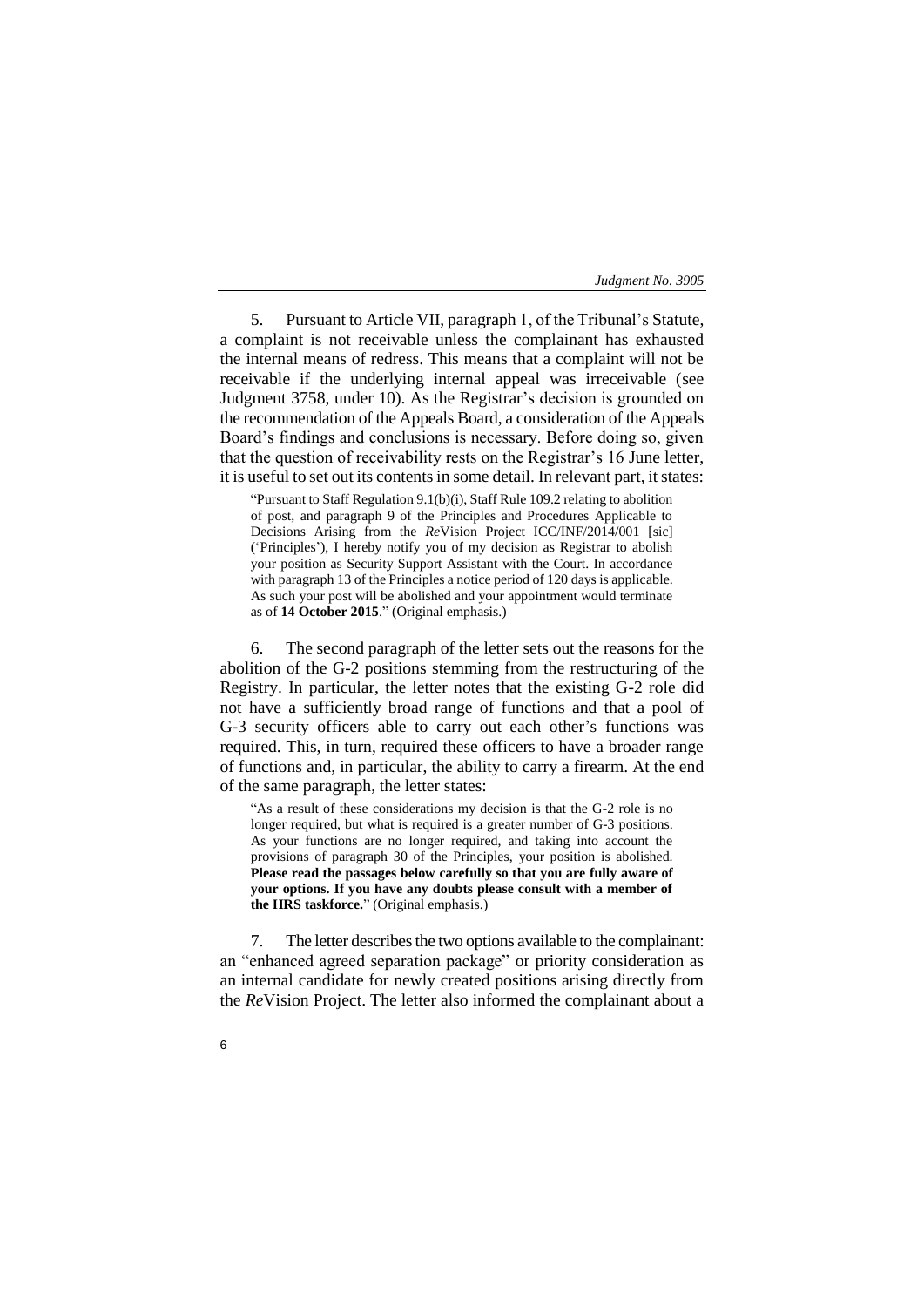training program aimed at assisting the complainant in meeting the requirements of the G-3 level positions. The letter sets out the deadline to take the package; the details of the package itself; and states that should the staff member opt to take the package, the notice period of 120 days would be waived and the separation would be by way of mutual agreement pursuant to Staff Rule 109.1(b)(iii) and paragraph 19 of the Principles and Procedures, as opposed to a termination of contract. The letter explains the process surrounding the application for a position as an internal candidate with priority consideration and the duration of this option and potential consequences. The letter lists the available administrative support including advice on counselling services, visa issues, CV writing and career transition workshops. Lastly, the letter also invited the complainant to contact a representative of HRS to further discuss his options.

8. Returning to the report of 22 February 2016, the Appeals Board found that the "administrative decision the [complainant] ought to have appealed respecting the decision to abolish his position and terminate his appointment as G-2 Security Support Assistant [was] that contained in the notification [l]etter of 16 June 2015". As set out above, the Appeals Board concluded that as a request for review of this decision was not filed within the requisite time limit, the appeal was irreceivable. The Appeals Board observed:

"The [l]etter of 16 June 2015 expressly notified the [complainant] of the Respondent's 'decision as Registrar to abolish [his] position as Security Support Assistant with the Court' pursuant to Staff Regulation 9.1(b)(i), Staff Rule 109.2 and paragraph 9 of the Principles [and Procedures]. In the same [l]etter, the Respondent provided the reasons for the abolition of the [complainant's] position, his options and HRS's assistance at his disposal. A proper reading of the [l]etter shows no condition attached to the decision to abolish the [complainant's] G-2 position and the termination of his appointment as Security Support Assistant. Neither the words 'would terminate' nor the reference to the training set to assess the eligibility of the [complainant] for a different position at a higher level, support the contention that the decision to terminate his appointment was conditional."

9. The Appeals Board also found that the purpose of the 26 August email was to inform the complainant about the outcome of the training and did not in any way deal with the termination of his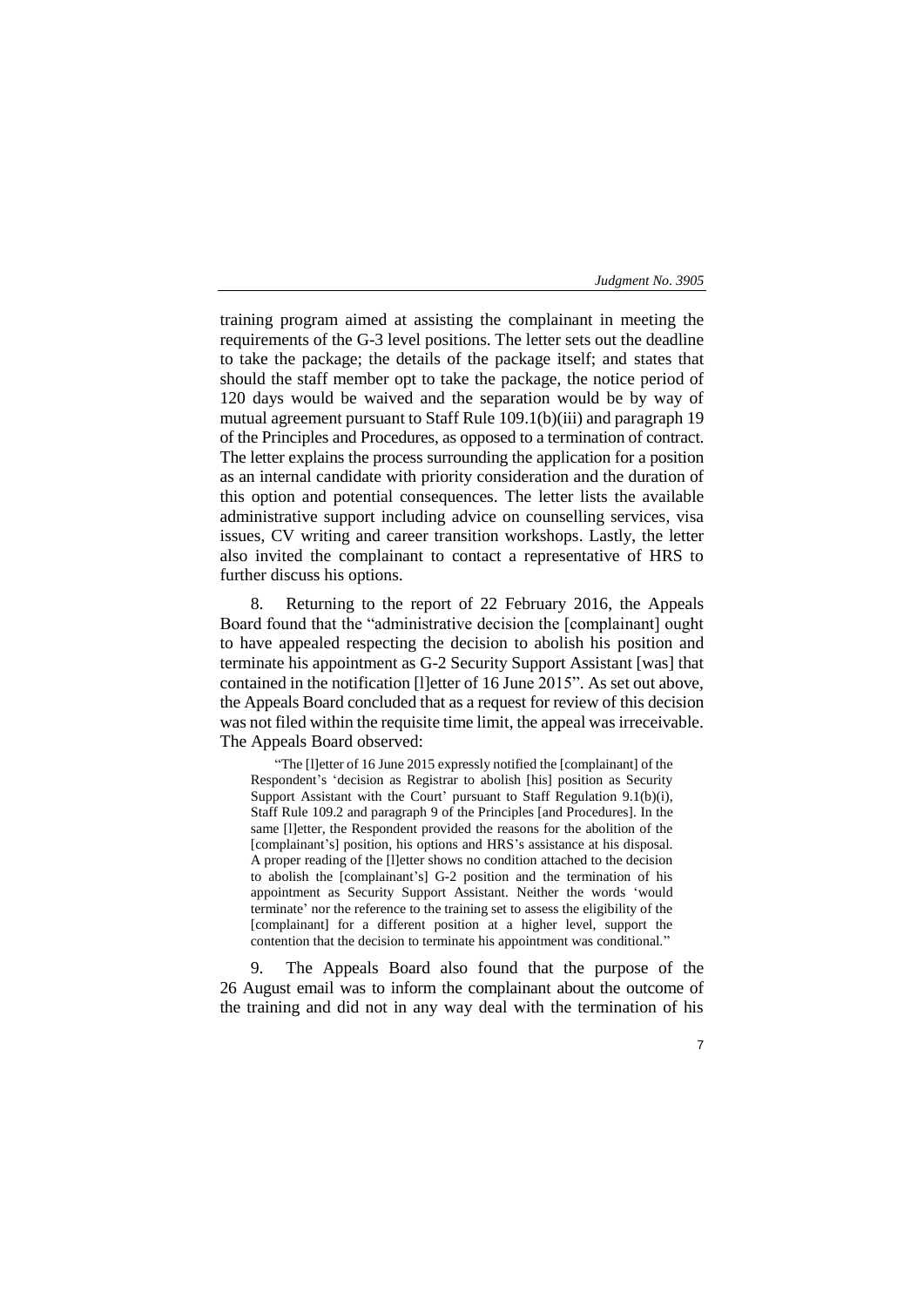appointment and, therefore, it was not an administrative decision that could be appealed. The Appeals Board commented that it would have been preferable to expressly inform the complainant of his right to challenge the "decision" to abolish his position and terminate his appointment in the 16 June letter. The Appeals Board noted, however, that the Registrar's letter referred the complainant to the Principles and Procedures which contained information about the right of appeal, and invited the complainant to arrange a meeting with HRS to discuss any questions and the available options. Additionally, the Appeals Board pointed out that staff members also have a duty to avail themselves of any information provided and to seek out any clarification that may be required.

10. The complainant submits that the complaint is receivable. He reiterates the position he adopted in the internal appeal regarding the conditional nature of the notification of the termination of his appointment in the 16 June letter. He argues that, according to the Tribunal's case law, it is only the acts by officers of an organisation having a legal effect on a staff member's rights and conditions of employment that are challengeable decisions. That is, the legal effect must be actual and not conditional.

11. The complainant also relies on the findings of the Appeals Board Panels in the cases of Mr A. and Mr G., in which the Panels rejected the ICC's submission that the appeals were irreceivable.

12. Referring, for example, to Judgment 1393, under 6, the complainant submits that, as the Tribunal has repeatedly confirmed, the rules of internal appeals "are not supposed to be a trap or a means of catching out a staff member who acts in good faith". He also contends that the 16 June letter was intentionally vague and incomplete to prevent him from exercising his rights. He claims that the Registrar's failure to provide him with clear, unambiguous and complete notification of the termination of his appointment and of his right to challenge it coupled with the Registrar's submission that his internal appeal was timebarred, evidences bad faith on the part of the ICC and constitutes a valid ground for making an exception to the strict application of the time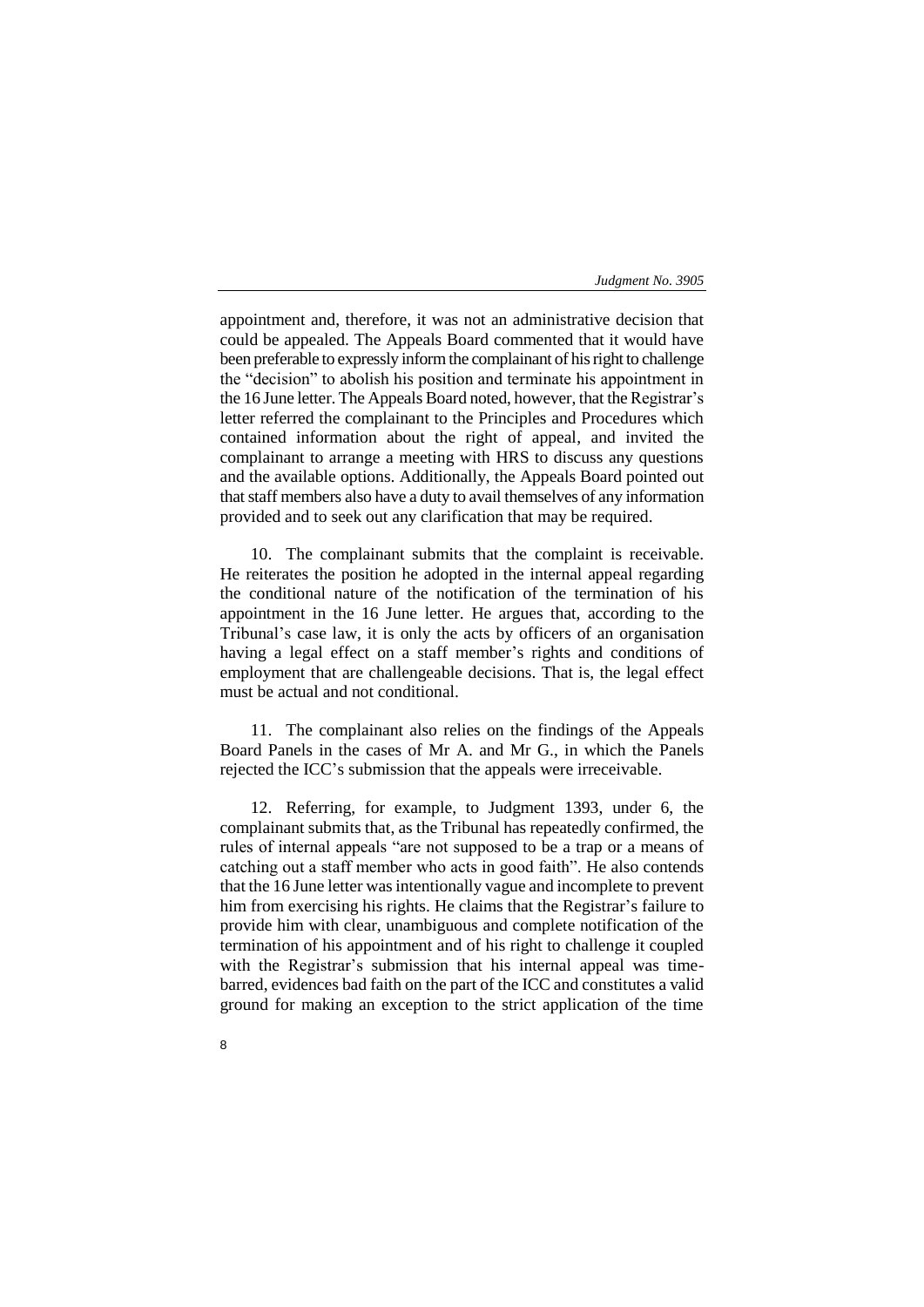limit. Additionally, in circumstances where a staff member is not given sufficient guidance by the organisation regarding his appeal rights and the staff member then fails to act in a timely manner, a ruling that the appeal is irreceivable is incompatible with the ICC's duty to act in good faith. Lastly, the complainant submits that the ICC's submissions on receivability confuse the decision to abolish his position, which he did not challenge, with the decision to terminate his appointment.

13. The ICC submits that the Registrar exercised his authority to terminate the complainant's appointment and notified the complainant of this decision in his letter of 16 June 2015, at which time the internal appeal process time limits were triggered. As the complainant submitted his request for review of the decision to terminate his appointment 53 days beyond the time limit stipulated in Staff Rule 111.1(b), he did not exhaust the internal means of redress and his complaint is irreceivable. The ICC disputes the complainant's assertion that the actual termination of his appointment was notified in the email of 26 August and argues that this is a mischaracterization of that email. The ICC maintains that the decision to terminate his appointment was not conditional on his failure to pass the firearms test. Rather, his appointment as a Security Support Assistant was terminated as a result of the restructuring of the Registry. The ICC also submits that the 26 August email from the Chief of HRS was not an administrative decision affecting the complainant's rights. Further, the authority to terminate a staff member's appointment due to the abolition of her or his position under Staff Regulation 9.1(b)(i) relevantly rests with the Registrar. Therefore, it cannot be said that the email of 26 August from the Chief of HRS was an administrative decision. In the ICC's view, a reading of the letter of 16 June and the email of 26 August clearly shows that the complainant was informed of the administrative decision to terminate his appointment in the 16 June letter.

14. The ICC acknowledges that the letter of 16 June did not inform the complainant of the right to challenge the decision to terminate his appointment but points out that the letter referred the complainant to the Principles and Procedures, paragraph 16 of which deals with the appeals procedure, and an updated online set of FAQs also dealing with the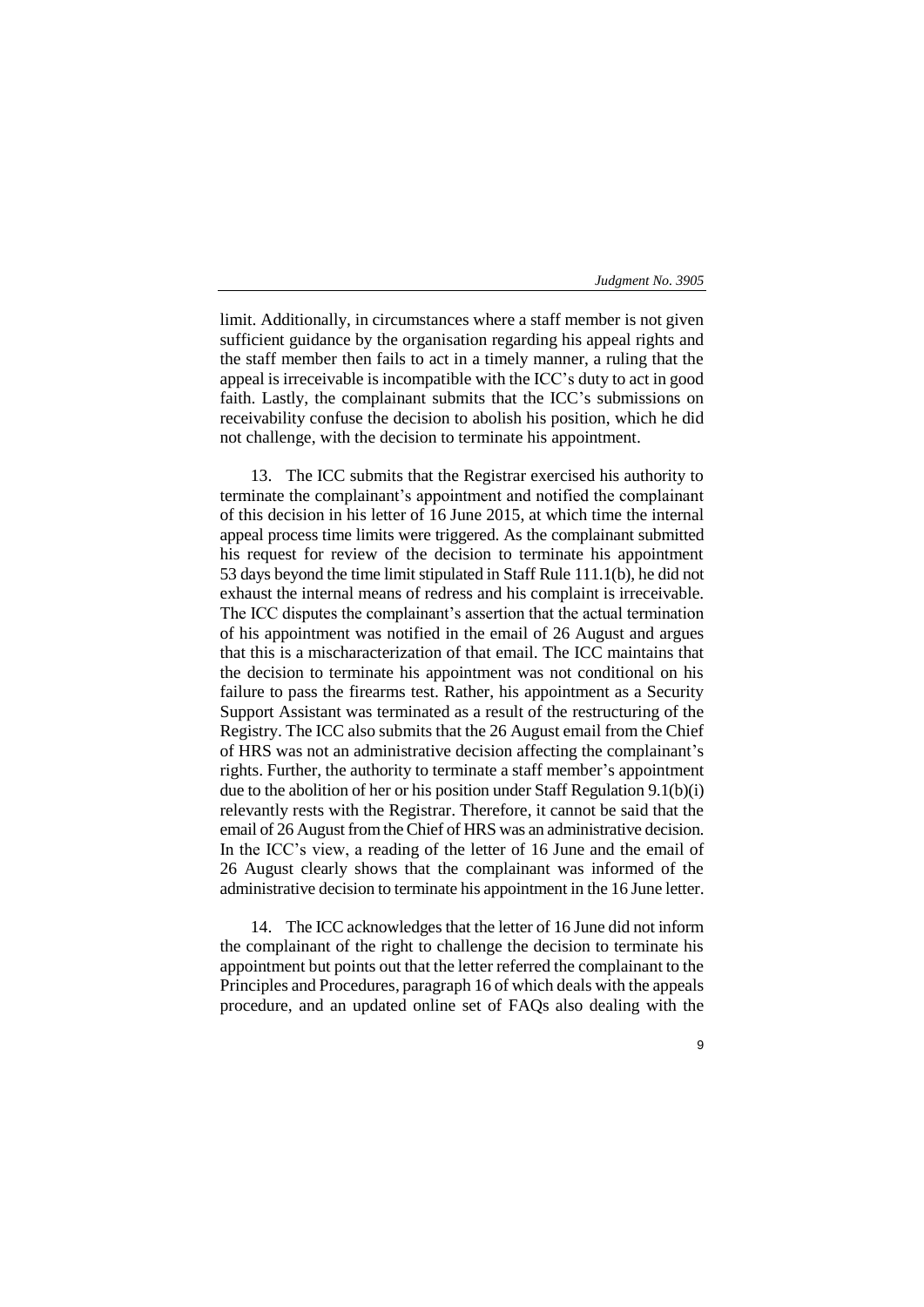appeal procedure. The letter of 16 June invited the complainant to meet with HRS to address any additional questions. The ICC maintains that it made reasonable efforts to inform the complainant of his right of appeal and met its duty of care. It is convenient to deal with this observation here. The reliance on paragraph 16 is misplaced as it only deals with the internal appeal of a decision to abolish a post. As well, as a copy of the FAQs was not submitted with the ICC's Reply in these proceedings, references to this document amount to no more than an assertion and will be disregarded.

15. It is evident that, in its report of 22 February 2016, the Appeals Board viewed the notification of the abolition of the complainant's position and the termination of his appointment in the letter of 16 June as the communication of a single decision. This was a fundamental error of law. Decisions to abolish a post and terminate an appointment are separate and distinct decisions. This conflating of the two decisions led to further error. In its consideration of the complainant's submission that the termination of his appointment was conditional, the Appeals Board took into account the express notification to abolish the position, the reasons given for the abolition of the position and the available options and administrative assistance in the letter of 16 June and found that there was nothing in the letter that showed a condition attached to the "decision" to abolish the position and terminate the appointment. The Appeals Board also observed that neither the words "would terminate" nor the reference to the training available to meet the G-3 level requirements supported the contention that the decision to terminate the appointment was conditional.

16. It is observed that the fact the letter of 16 June expressly notified the complainant of the decision to abolish the position, gave reasons for the same decision and set out the available options and assistance arising from the abolition of his position are irrelevant considerations with respect to the decision regarding the termination of his appointment. In a similar vein, the Appeals Board's observation that the letter of 16 June referred the complainant to the Principles and Procedures for information concerning his right to appeal the "decision"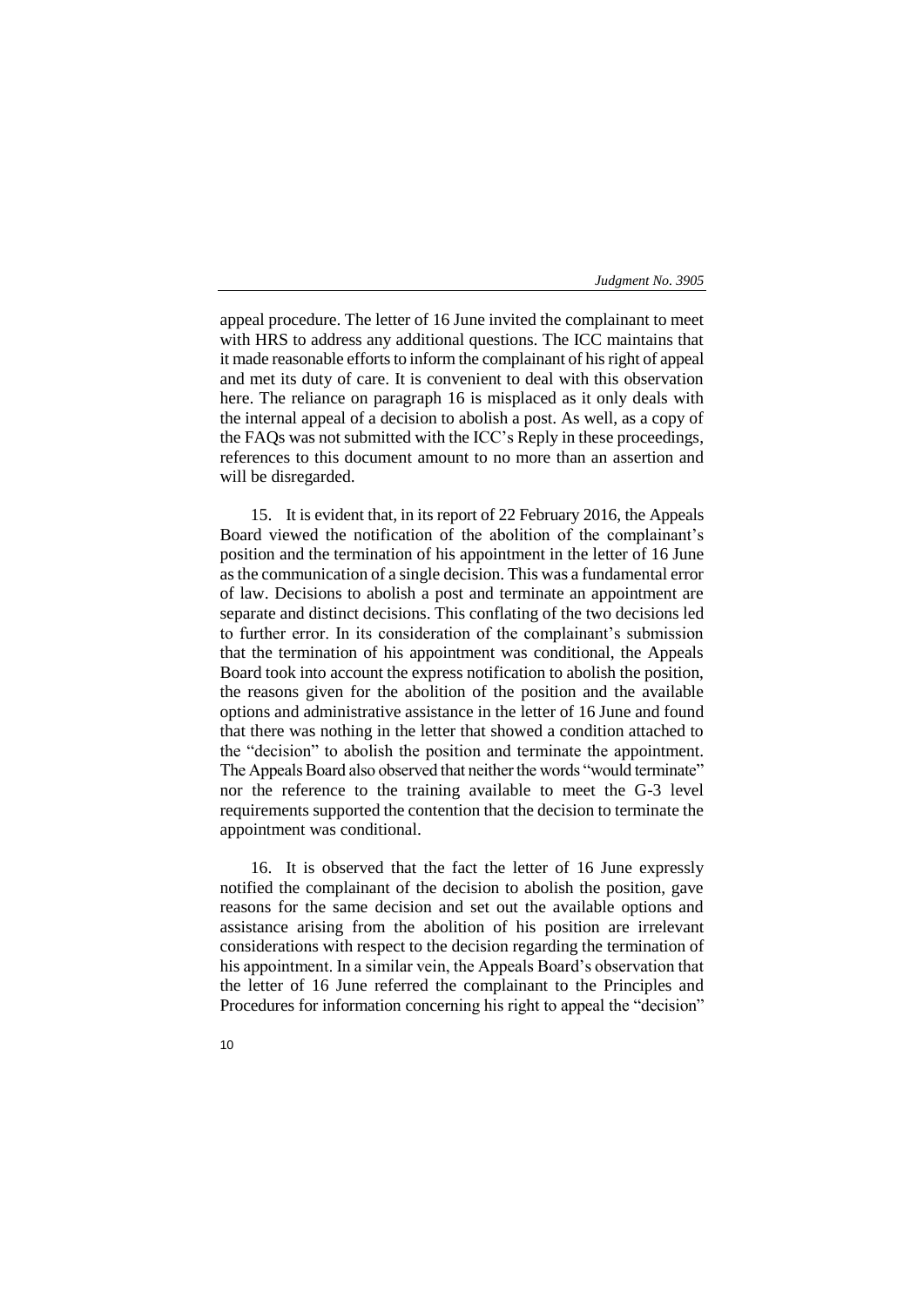to abolish his position and terminate his appointment is not only irrelevant, as noted above, it is also erroneous. As to the offer of training, it is true that it cannot be inferred from the offer of training that the decision to terminate the appointment was conditional on the complainant's failure to pass the training modules. According to the letter of 16 June, the offer of the training was to assist the complainant in meeting the requirements of the new G-3 level Security Officer positions in the event he decided to apply for the position as a priority candidate. It is also convenient to add that the email of 26 August cannot be construed as communicating anything regarding the termination of the complainant's appointment. The email simply communicated the result of the testing and that, consequently, the complainant did not meet the requirements of a G-3 level Security Officer position. However, the words "would terminate" in the letter of 16 June cannot be viewed in isolation. The key question the Appeals Board failed to address was how the letter of 16 June, construed objectively, could be understood.

17. In the letter of 16 June the decision to abolish the complainant's position was stated definitively, in clear and unambiguous language. As stated in the first sentence, the purpose of the letter was to notify the complainant of the decision to abolish his position. The statement in the antepenultimate sentence of the second paragraph that "your position is abolished" is equally clear. Given this, together with an organisation's obligation to communicate an administrative decision in clear and unambiguous language, it would be expected that the communication of the decision to terminate the complainant's appointment in the same letter would be expressed in similarly definitive, clear and unambiguous language. Instead, there is only one statement in the letter concerning the termination of the appointment. After setting out the notice period of 120 days applicable to the abolition of a staff member's position as provided in paragraph 13 of the Principles and Procedures, the letter states: "[a]s such your post will be abolished and your appointment would terminate as of 14 October 2015." Grammatically, the language "would terminate" could be understood as expressing an action that is conditional upon the occurrence of an event in the future. Read in the context of the entire letter and, in particular, the definitive language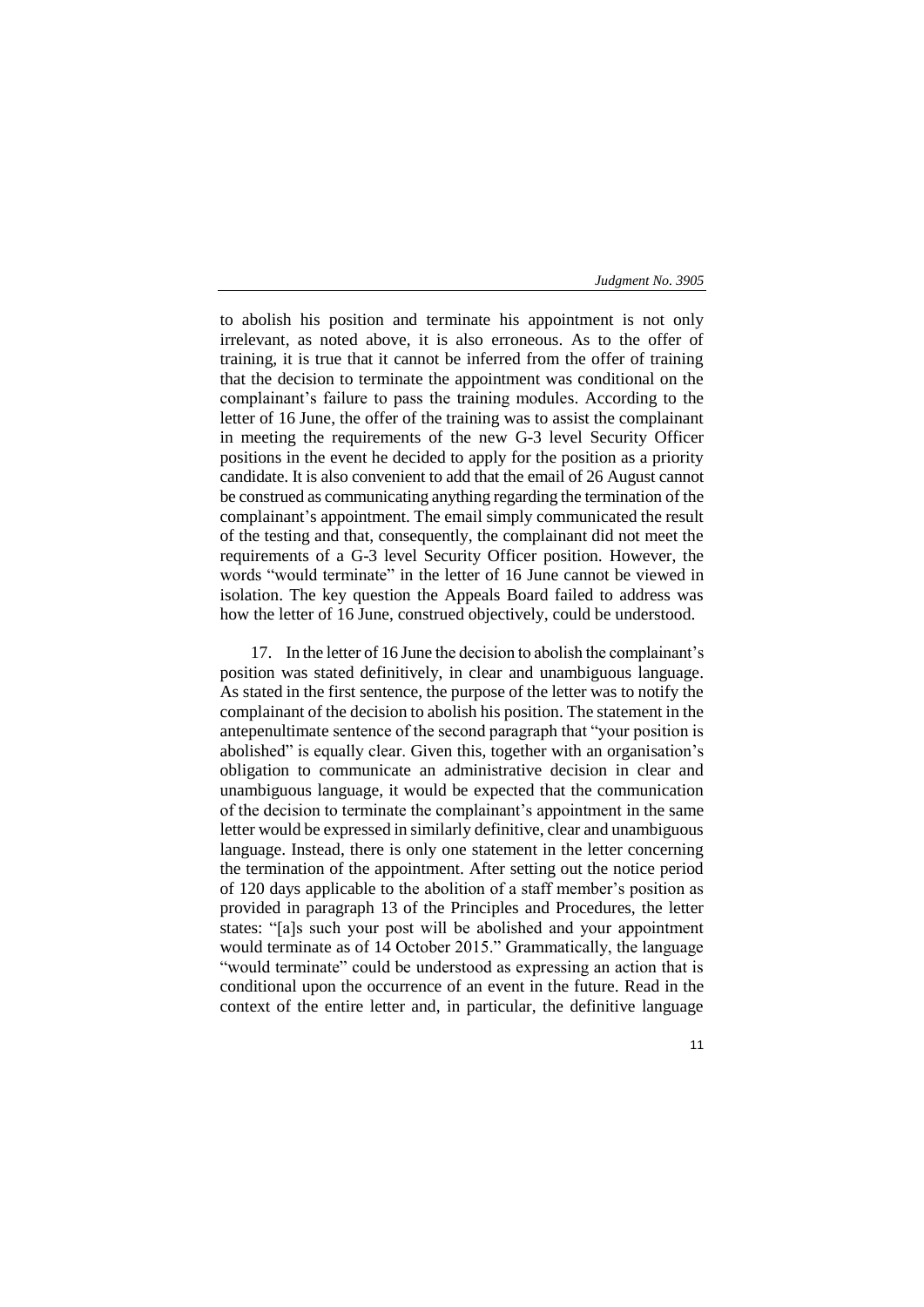used to communicate the abolition of the position, the statement that the "appointment would terminate" could have been understood by the complainant as being conditional in nature. Regardless, at best, the communication of the decision to terminate the complainant's appointment was vague and confusing.

18. The Appeals Board's premise that the abolition of the position and the termination of the appointment were a single decision also led it to ascribe erroneously the clarity of the communication of the decision to abolish the position to the separate and distinct decision to terminate the complainant's appointment. Given the perceived clarity of the communication of the "decision", the Appeals Board did not consider whether there were exceptional circumstances beyond the complainant's control warranting a waiver of the thirty-day time limit as it was mandated to do by Staff Rule 111.3(b) and concluded that the appeal was irreceivable. As the Registrar in making his decision adopted the Appeals Board's findings and conclusions and accepted its recommendation, that decision is tainted by the Appeals Board's errors of fact and law and will be set aside.

Indeed, for the foregoing reasons, there were clearly grounds on which a conclusion could be reached that there were exceptional circumstances and the Appeals Board should have waived compliance with the time limits and considered the appeal on the merits. The case will be remitted to the ICC for that purpose. The complainant is also entitled to moral damages which the Tribunal assesses in the sum of 20,000 euros. The complainant will be awarded costs in the amount of 4,000 euros.

# **DECISION**

For the above reasons,

- 1. The Registrar's decision of 23 March 2016 is set aside.
- 2. The case is remitted to the ICC for consideration in accordance with consideration 18, above.
- 12